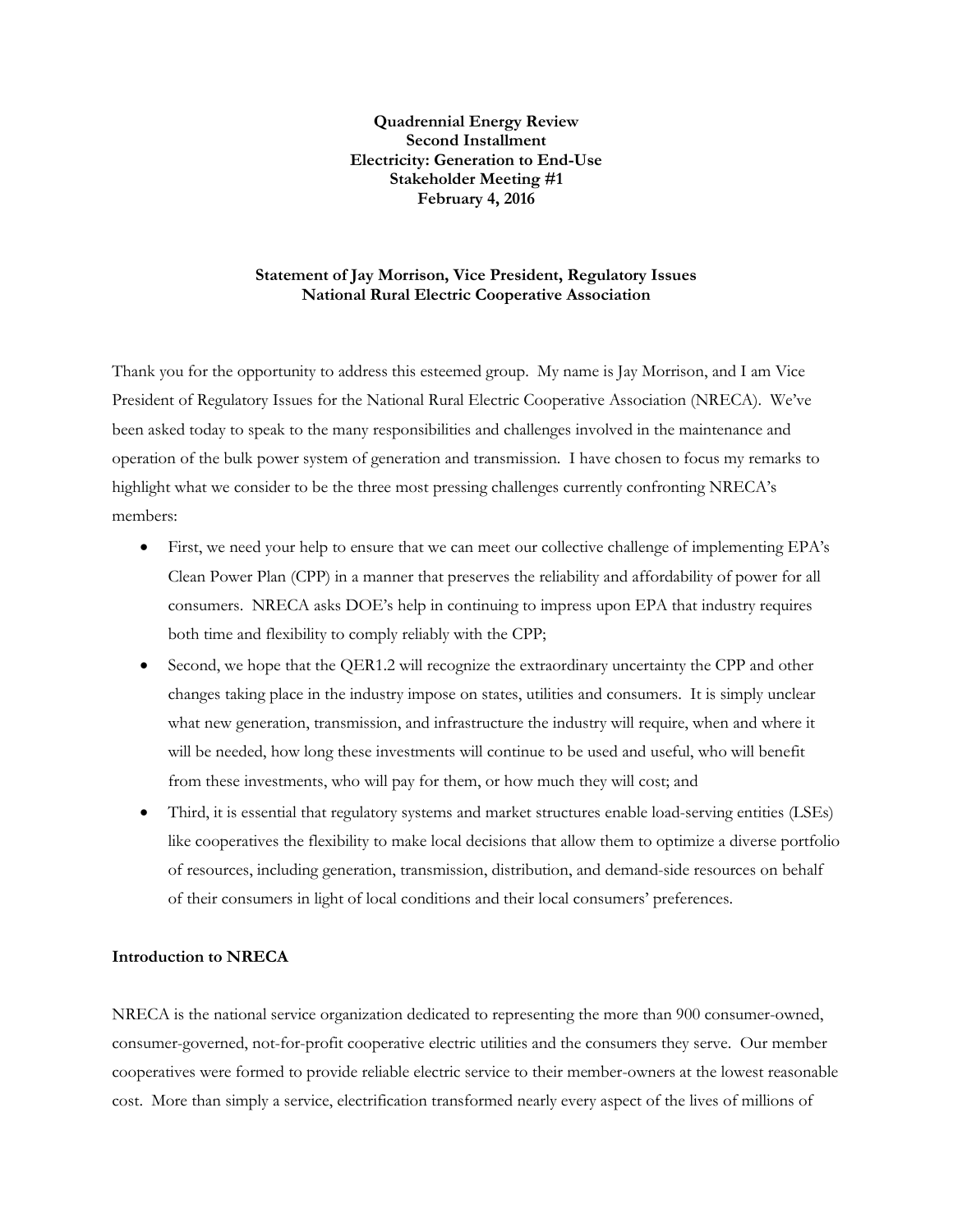rural Americans, literally uplifting them from darkness by bringing quality of life and innumerable health benefits, eliminating household drudgery, and vastly increasing productivity and economic well-being.

Today, our member cooperatives provide electricity to over 42 million people in 47 states, many of whom are in "persistent poverty" counties, and they do so in an environment of ever-increasing regulatory mandates, geographical constraints, and demographic challenges. Rural electric cooperatives serve large, primarily residential, low-density geographic regions where the costs of infrastructure and of providing service are high and the revenues are low. The low population density of rural areas affects not only the cost of providing electricity, but also electricity demand, making rural Americans even more vulnerable to rising electricity costs. Together, these forces combine to establish rates that are higher compared to those charged to customers of nearby IOUs, forcing already-disadvantaged rural customers to pay an even higher percentage of their income on electricity. Because many rural residents do not have access to natural gas and must depend on electricity and expensive propane and heating oil for warmth during the cold winter months, rural Americans lack practical, affordable alternatives they can turn to when their electric rates rise.

To these challenges, the CPP adds its own host of problems. Most cooperative utilities are small and do not have a diversified generation portfolio. In 2012, 70 percent of co-op generated kilowatt hours came from coal. Co-ops owning one unit, only part of a unit, or only coal generation do not have the ability to dispatch other lower-emitting units in order to meet a standard. Further, 70 percent of cooperative-owned coal generation was built from 1975 to 1987 during the Oil Embargo and Fuel Use Act years, when Congress essentially banned the use of natural gas for electricity. These coal units still have significant remaining useful life. While the best available control technology for pollution reduction was installed when these units were built, co-ops also have spent billions of dollars on pollution control upgrades over the course of the last several years to meet current EPA regulations. In some cases, the cost of these upgrades exceeded the original cost of the power plant. As a result, many co-ops have outstanding loans on many of these facilities and must dispatch these units to generate adequate revenue in order to repay the loans. If these facilities are forced to shut down in order to comply with the CPP, the co-op's member-owners will still have to bear the costs of repaying the outstanding debt, while incurring additional cost for replacement power from the market, if it's even available, or the cost of new generation. Cooperative utilities are not-for-profit entities and do not have financial flexibility. All of these costs are passed on directly to co-op member-owners through their electricity bills.

While in many instances, the CPP may force a utility to choose between providing reliable service or potentially having to shed load to meet an emissions reduction requirement, there is a third potential outcome. That third outcome is providing reliable service, but at a significantly higher – and possibly unjust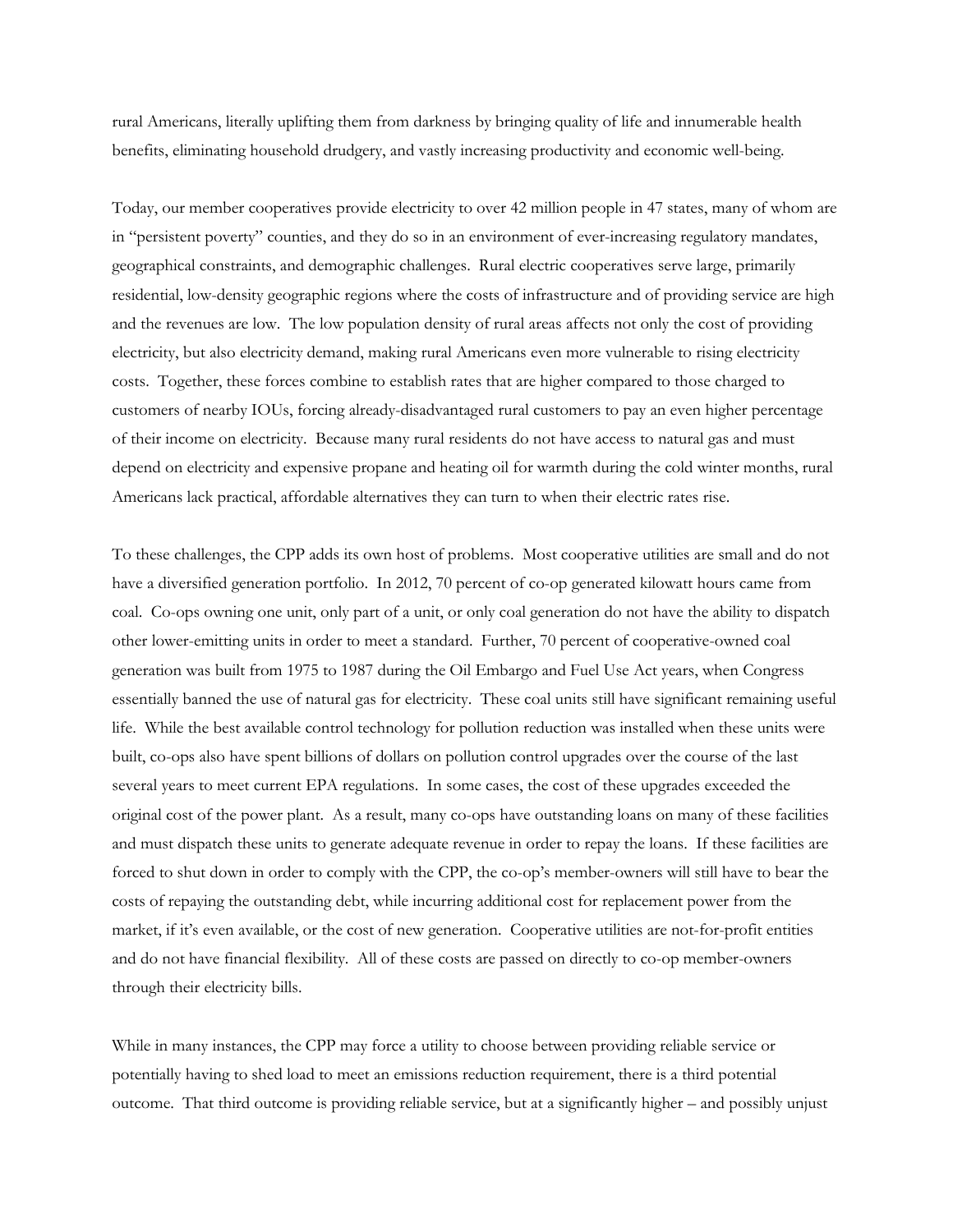and unreasonable – cost. It may be possible to "keep the lights on" from a technical standpoint, but the economics and the ultimate cost to the consumer in many cases will be prohibitive. The choice for many may be between paying an electric bill or paying the mortgage. Electricity is not a luxury. It is vital for business and an essential element of modern residential life. For isolated rural residents, reliable electricity service can be a matter of life and death.

# **DOE Must Be Actively Involved in the CPP**

In the CPP, EPA directed states to evaluate the impacts of their proposed plans on reliability, but did not include any provision for addressing the reliability challenges that states might discover. As NERC has identified in its Phase I Report<sup>[1](#page-2-0)</sup> and its January 2016 Reliability Considerations for Clean Power Plan Development,<sup>[2](#page-2-1)</sup> those challenges could be significant. The dramatic changes that state plans may have to make to utilities' resource mixes could, for example, undermine the system's access to essential reliability services and to reserve margins. They could change generator cycling and operations in a manner that increases cost and undermines the reliability of the system. And they could require changes to infrastructure faster than can practicably be achieved. EPA's estimates of the need for new transmission and the time it will take to build that transmission are woefully inadequate.

Thus, over the next two and one-half years, as States, NERC, and the regional reliability entities evaluate the reliability impacts of states' proposed implementation plans, we ask DOE to stay close. DOE must help EPA to understand the reliability risks inherent in the CPP and the real challenges the states will have implementing the CPP. And*, if the states' and industry's reliability evaluations demonstrate that more flexibility is required with respect to the depth or speed of emissions cuts, the industry will need DOE to intervene with EPA to press for that flexibility*. It is not enough to see an iceberg ahead, or to ring the alarm bells, if we are not given the flexibility to steer away from it.

*DOE must also act during the interagency review process to ensure that a similar review will take place and similar flexibility will be offered before the EPA imposes a federal plan on any state.* While EPA states, in the preamble to the Proposed Federal Plan/Model Trading Rules, that it is considering reliability in the development of the federal plan, it appears that EPA has confined its consideration of reliability to its formulation of the model trading rules,

<span id="page-2-0"></span> <sup>1</sup> *Potential Reliability Impacts of EPA's Proposed Clean Power Plan*, Phase 1, April 2015;

[http://www.nerc.com/pa/RAPA/ra/Reliability%20Assessments%20DL/Potential%20Reliability%20Impacts%20of%2](http://www.nerc.com/pa/RAPA/ra/Reliability%20Assessments%20DL/Potential%20Reliability%20Impacts%20of%20EPA%E2%80%99s%20Proposed%20Clean%20Power%20Plan%20-%20Phase%20I.pdf) [0EPA%E2%80%99s%20Proposed%20Clean%20Power%20Plan%20-%20Phase%20I.pdf](http://www.nerc.com/pa/RAPA/ra/Reliability%20Assessments%20DL/Potential%20Reliability%20Impacts%20of%20EPA%E2%80%99s%20Proposed%20Clean%20Power%20Plan%20-%20Phase%20I.pdf)

<span id="page-2-1"></span><sup>2</sup> *Reliability Considerations for Clean Power Plan Development*, January 2016;

[http://www.nerc.com/pa/RAPA/ra/Reliability%20Assessments%20DL/Reliability%20Considerations%20for%20Stat](http://www.nerc.com/pa/RAPA/ra/Reliability%20Assessments%20DL/Reliability%20Considerations%20for%20State%20CPP%20Plan%20Development%20Baseline%20Final.pdf) [e%20CPP%20Plan%20Development%20Baseline%20Final.pdf](http://www.nerc.com/pa/RAPA/ra/Reliability%20Assessments%20DL/Reliability%20Considerations%20for%20State%20CPP%20Plan%20Development%20Baseline%20Final.pdf)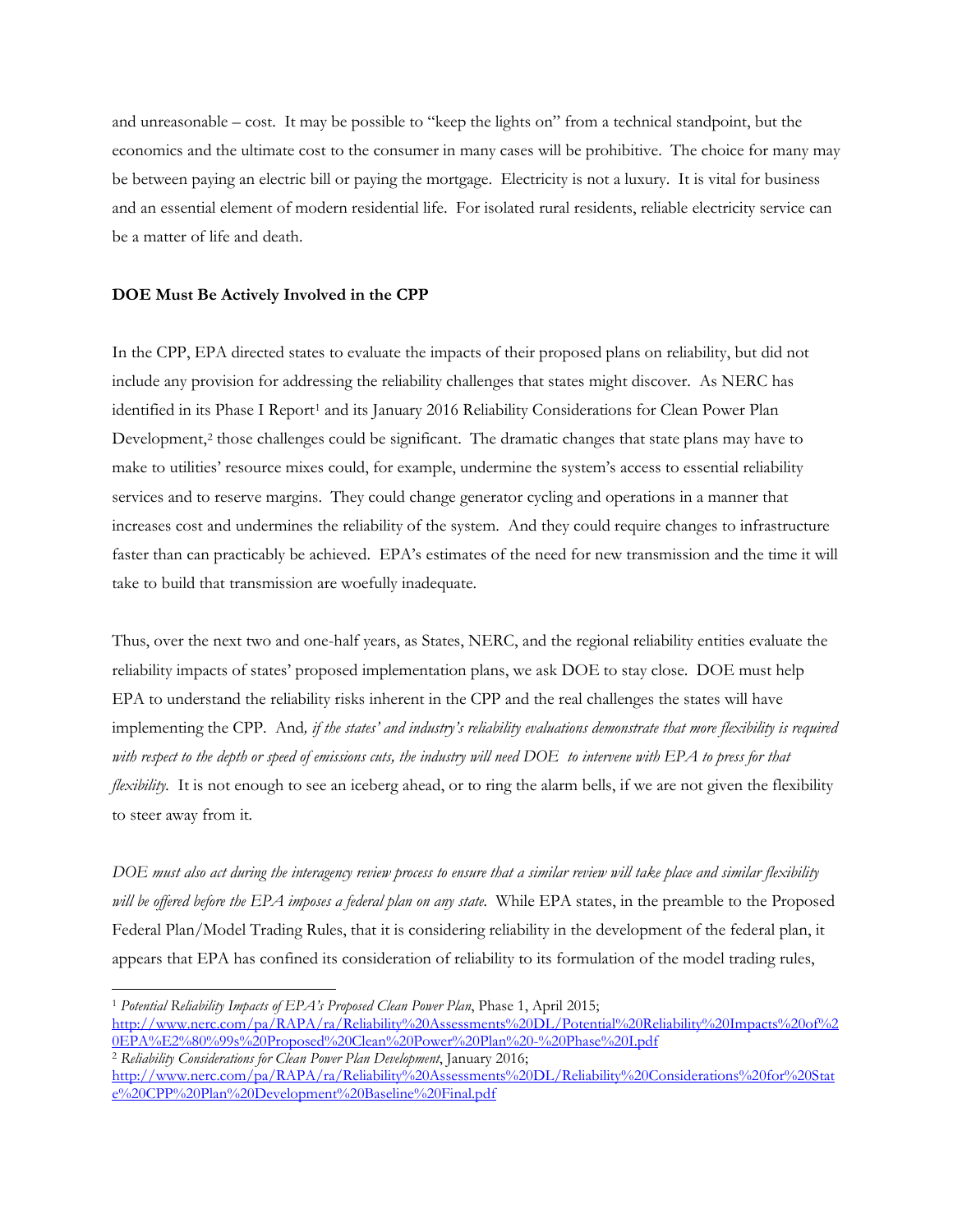which cannot account for state-specific reliability issues that may later arise. EPA also fails to propose a specific mechanism or provide any explanation of how reliability adequacy will be evaluated in imposing a federal plan or approving a state plan.

*DOE must also be involved down the road to press EPA to provide needed flexibility in timing and reduction levels should the system experience a contingency that makes ongoing compliance with a state or federal plan impossible consistent with reliability and affordability.* EPA has included robust reliability safety valve provisions in other rulemakings affecting the electric utility industry, such as in the Mercury and Air Toxics Rule,<sup>[3](#page-3-0)</sup> to ensure that individual sources can meet unexpected electricity needs, such as might occur during heat waves, extreme cold spells, or due to the unexpected retirement or failure of other units. But, the reliability safety valve EPA included in the 111(d) Rule is completely inadequate. It provides only for a one-time, 90-day reprieve from emission standards, after which the state plan must be amended to account for the increased emissions from a reliability-critical event.<sup>4</sup> This safety valve provision is unduly restrictive, and far more limited than in other rulemakings. And even this nominal provision is not to be found in the proposed federal plan. The plan appears aimed solely at short term system disturbances and does nothing to preserve the reliability and affordability of power should the system lose a major system element such as a nuclear resource or a major transmission line for an extended period of time.

Consideration of reliability cannot truly be effective without an express and robust dynamic reliability safety valve provision. The resources on the grid and their ability to serve customers' energy needs change dynamically in response to intentional and unintentional changes in grid architecture, market design and market conditions, and technology, as well as unforeseeable events such as fires, floods, ice storms, and even economic growth and contractions. A one-time, 90-day reprieve is wholly inadequate to preserve reliability.

## **Implementation of the CPP is Fraught with Uncertainty**

The CPP effectively phases out the use of coal as a future generation resource in the United States. This is a dramatic shift and has significant implications for the diversity of the U.S. electricity generation portfolio, for electricity suppliers, and for their customers. Thus, the CPP will require a dramatic retooling of the electric and gas industries, with dramatic increases in renewable resources, significant short-term increases in gas generation, and considerable investment in transmission and gas infrastructure. Replacing baseload capacity, forced into an early retirement as a result of the CPP, while managing an increasingly variable energy mix will

<span id="page-3-0"></span> $3$  Clean Air Act Section 112(i)(3)(B) provides statutory authority to grant extensions for Section 112 regulated entities, and 40 C.F.R. 63(i) contain the regulations setting forth the requirements for extensions.

<span id="page-3-1"></span><sup>4</sup> 80 Fed. Reg. at 64,877-78; 40 C.F.R. §§ 60.5785(e), 5870(g)(1).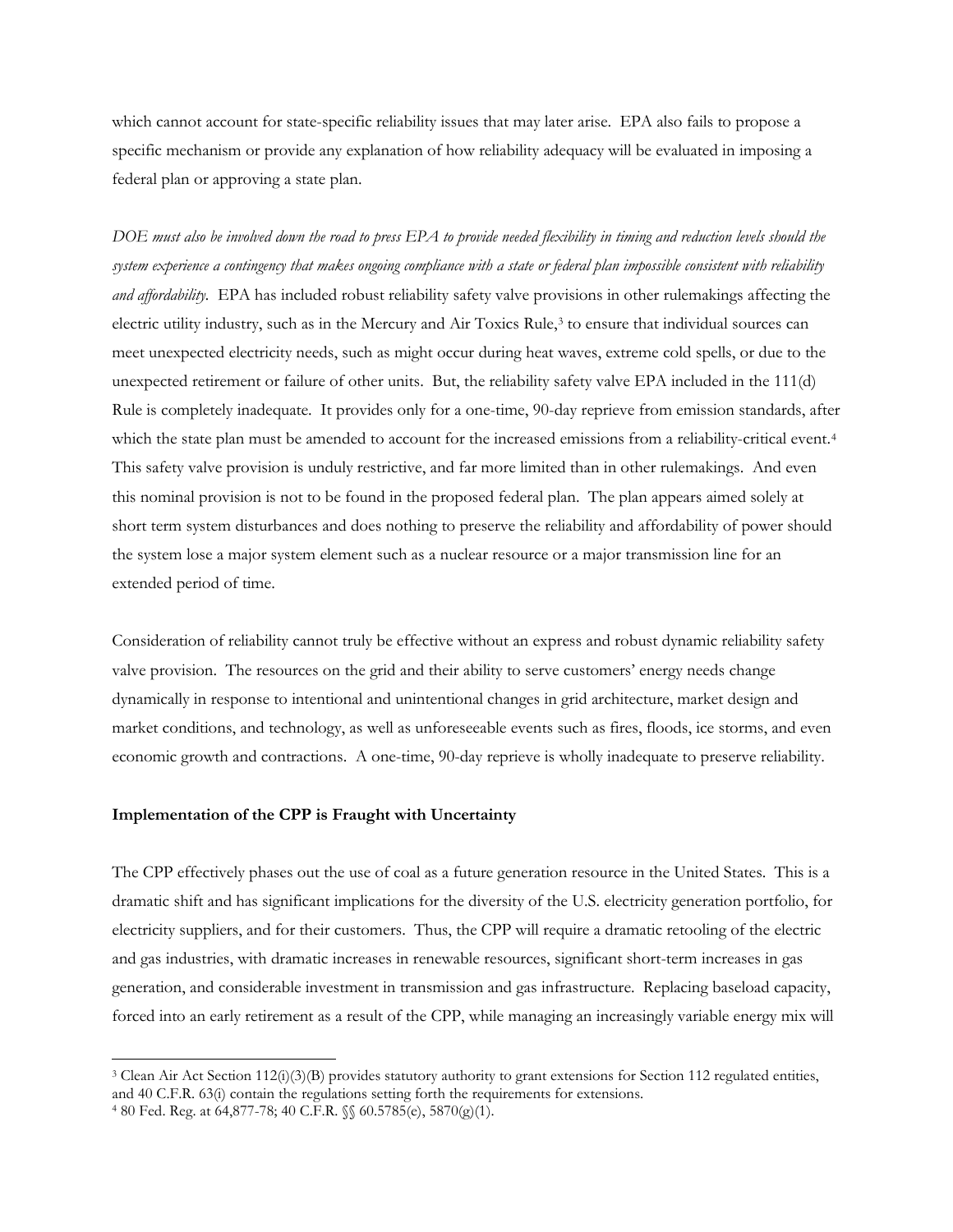be the primary challenge to electric reliability in the coming decades. Based on what is now known about the performance of coal units, it seems certain that even if the units currently slated or considered for retirement are replaced with natural gas generation capacity, removing these historically dependable units from the grid will compromise and threaten reliability, and increase the probability that gas delivery problem and price volatility will only get worse in the near term during peak load or other extreme weather events.

NERC's Phase I Report on the potential risks to reliability that may arise from the implementation of the CPP found that the CPP will accelerate the fundamental shift in the nation's electricity generation mix toward greater natural gas and renewable utilization, introducing drastic changes to use and operational behavior of the bulk power system. One of the key findings of the Phase I Report is that timing implications could impact reliability due to inadequate resources in certain areas. Generating unit additions and the accelerated change in resource mix will require permitting, planning, and construction of facilities to support the voltage profile, as well as transmission of power to the point of interconnection. Given the average lead time for these activities, only approximately 20 percent of the capacity required will be available by 2020, and the generation and transmission additions and upgrades necessary to fulfill the capacity requirements will not be completed until 2031.

Based on NERC's survey, it historically takes an average of **64 months** to complete all necessary planning, permitting, and construction for a new combined-cycle gas turbine facility.[5](#page-4-0) The average for a utility-scale solar generation project is 36 months, while the average for wind is 39 months.<sup>6</sup> A natural gas pipeline project requires approximately three years from conception to a finished product that has been placed into service.<sup>[7](#page-4-2)</sup> While there may be some overlap between right-of-way acquisition and permitting, the majority of each project's timeline is taken up during the construction phase. Further, as capacity needs for gas pipelines increase, enhancements to the pipeline system are likely to occur in the form of increasing pipeline sizes or diameters. As pipelines are constructed, existing pipelines may need to come out of service to accommodate the upgrade, which can create some short-term issues and require tight coordination between the gas and electric industries.

Further, it is possible that state plans will not be finalized until the 2018-19 timeframe, leaving little time for decisions on infrastructure changes before 2020. If coal plant retirements are part of the compliance strategy for 2020, capacity additions in a two-year window may be difficult.

<span id="page-4-0"></span> <sup>5</sup> *Potential Reliability Impacts of EPA's Proposed Clean Power Plan*, Phase 1, April 2015; [http://www.nerc.com/pa/RAPA/ra/Reliability%20Assessments%20DL/Potential%20Reliability%20Impacts%20of%2](http://www.nerc.com/pa/RAPA/ra/Reliability%20Assessments%20DL/Potential%20Reliability%20Impacts%20of%20EPA%E2%80%99s%20Proposed%20Clean%20Power%20Plan%20-%20Phase%20I.pdf) [0EPA%E2%80%99s%20Proposed%20Clean%20Power%20Plan%20-%20Phase%20I.pdf](http://www.nerc.com/pa/RAPA/ra/Reliability%20Assessments%20DL/Potential%20Reliability%20Impacts%20of%20EPA%E2%80%99s%20Proposed%20Clean%20Power%20Plan%20-%20Phase%20I.pdf)

<span id="page-4-1"></span><sup>6</sup> *Id.*

<span id="page-4-2"></span><sup>7</sup> *Id.*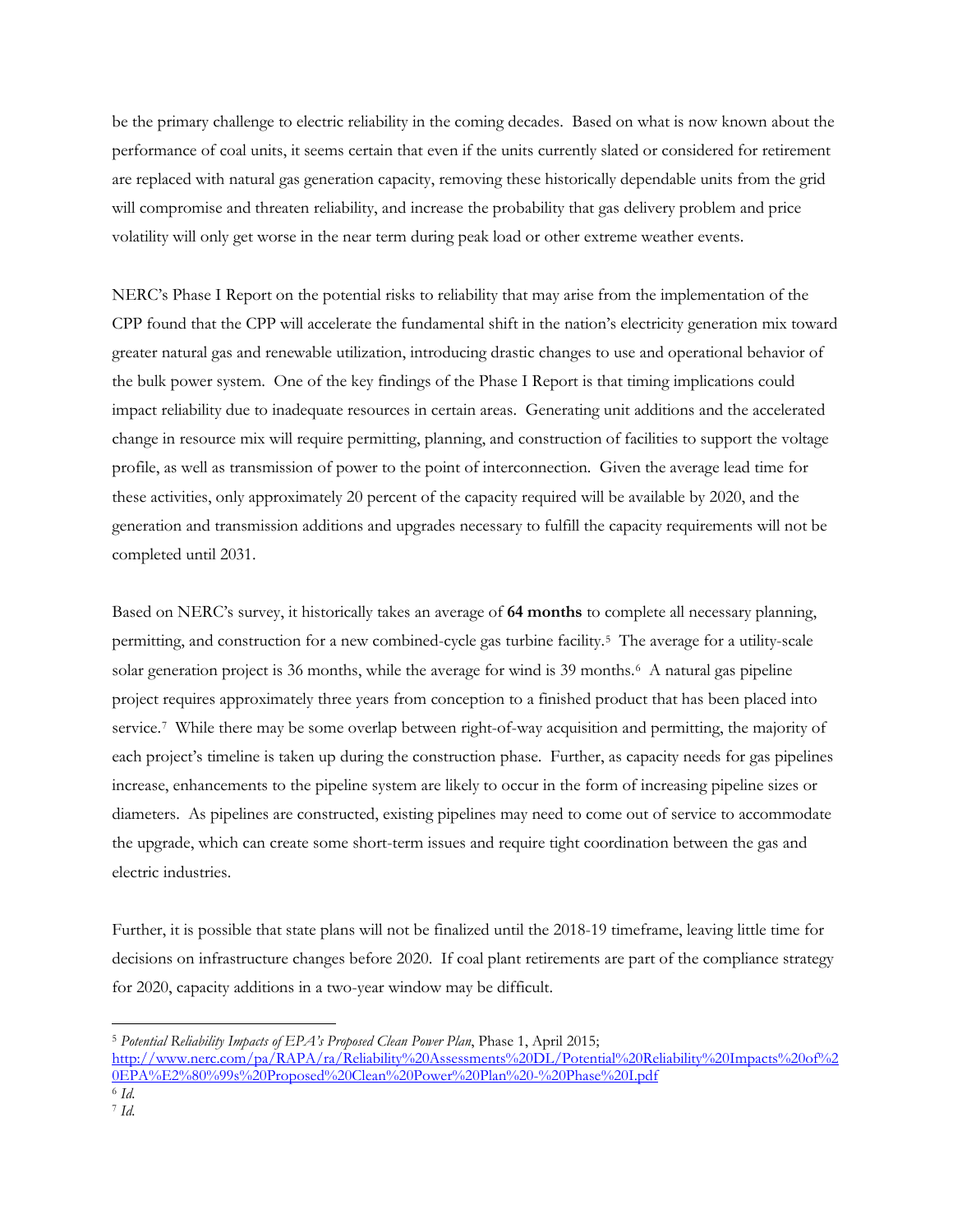In light of the uncertainties investors face, and the certain disputes that infrastructure investments will raise over siting and cost-allocation, it is at best unclear whether the industry will be able to make the necessary investments within the time frame required by the CPP.

The industry faces more uncertainty because no one knows how each of the states will choose to comply with the CPP. Will a state choose to comply by shutting down units within the state or by relying on the trading market to provide the emissions credits required to run plants within the state? Will the state allocate credits to units that serve load within the state and deny credits to plants needed by neighboring states? Will states comply by building more gas generation, necessitating investment in new gas pipeline and storage infrastructure or by relying on wind generation, necessitating investment in new transmission?

Those decisions are themselves fraught with uncertainty because they are affected by decisions made by other states and by federal regulators. If a state chooses to rely on credit trading to comply, will enough other states require changes in generation to free up the required credits? If a state chooses to rely on distant wind generation, will states the transmission must cross permit it to be built in a timely manner or at all? Who will pay for that new infrastructure, and will those likely to be allocated costs fight the construction of the infrastructure? If a state relies on new gas generation to comply, will new environmental regulations on fracking or methane leaks or future tighter standards on emissions from gas EGUs strand those investments? Will new investments in gas and transmission infrastructure and new investments in large scale renewables be stranded by developments in distributed energy resources? What impact will all of the costs of this new investment have on the economy? Will investments in infrastructure be stranded because industries move overseas or simply close?

## **Regulatory and Market Structures Must Enable LSEs to Address Risks and Challenges**

This uncertainty makes it more important than ever that regulatory and market structures permit state and local regulators and utilities to make decisions locally, in light of local conditions, that allow them to optimize balanced portfolios of investments in resources in ways that benefit all consumers. Now is not the time for federal regulators or wholesale market designs to promote specific policies or technologies or to try to drive a single vision of the future. No ship captain should be asked to steer into uncertain and rocky waters with his or her rudder locked in one position.

Congress tried to help the industry through a prior fuel "crisis," with the Fuel Use Act, and effectively prohibited the use of natural gas as a generating fuel. Instead, the White House and Congress pressed utilities